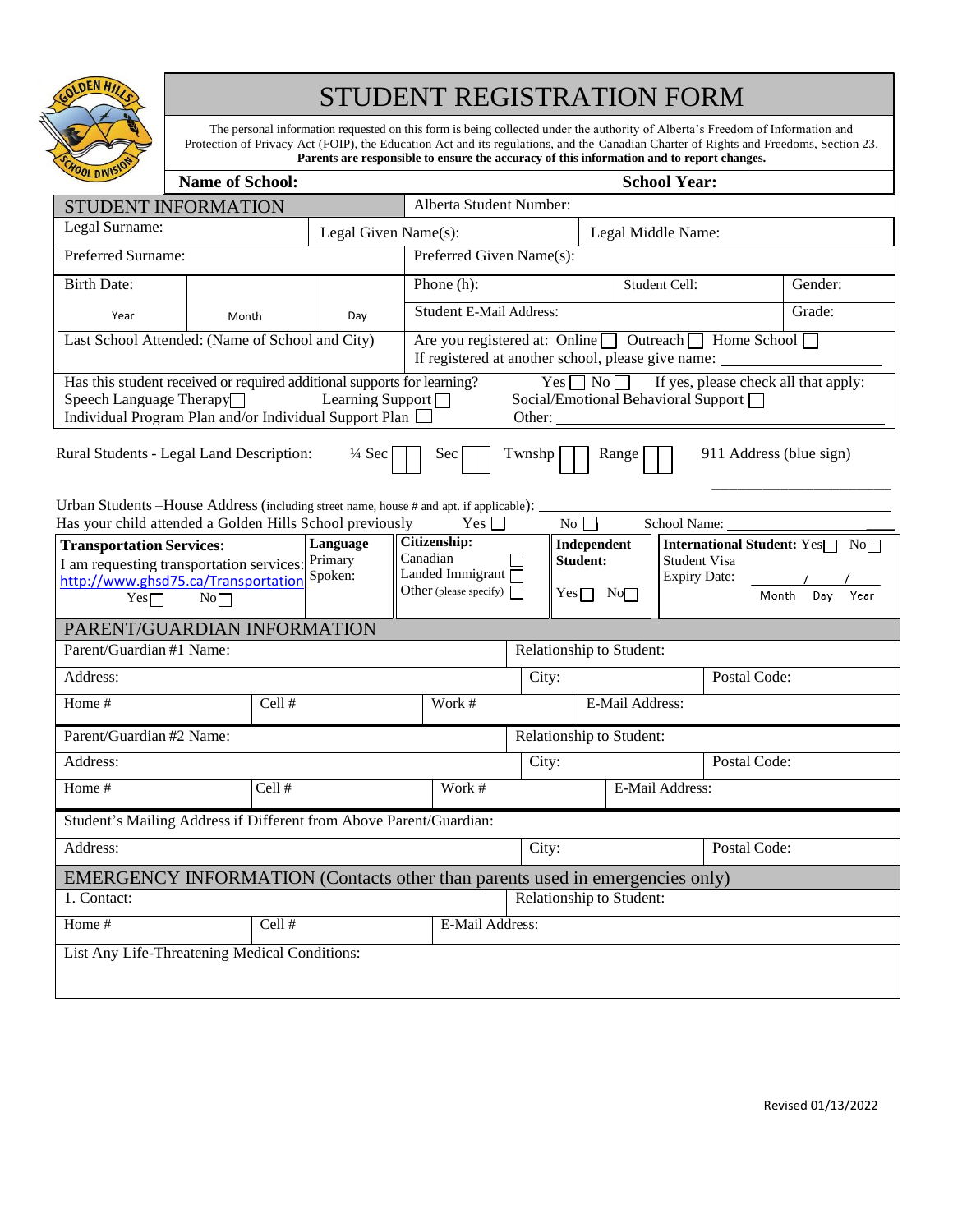| <b>Student Lives With:</b>                                                                                                                                                                                                                                                                                                                                                                                                                                                                                                                                                                                                                                                                                                                                                                                                                                                                                                                                                                               |  |  |  |  |  |  |  |
|----------------------------------------------------------------------------------------------------------------------------------------------------------------------------------------------------------------------------------------------------------------------------------------------------------------------------------------------------------------------------------------------------------------------------------------------------------------------------------------------------------------------------------------------------------------------------------------------------------------------------------------------------------------------------------------------------------------------------------------------------------------------------------------------------------------------------------------------------------------------------------------------------------------------------------------------------------------------------------------------------------|--|--|--|--|--|--|--|
| $Parent/Guardian #1$ Parent/Guardian #2<br>$Both \fbox{ } Other \fbox{ } please specify if other: \fbox{ }$                                                                                                                                                                                                                                                                                                                                                                                                                                                                                                                                                                                                                                                                                                                                                                                                                                                                                              |  |  |  |  |  |  |  |
| (Please check all that apply)                                                                                                                                                                                                                                                                                                                                                                                                                                                                                                                                                                                                                                                                                                                                                                                                                                                                                                                                                                            |  |  |  |  |  |  |  |
| Custody:<br>In rare instances, a child may be designated as "Protected" if a court has issued an order under the Child Youth and Family<br>Enhancement Act, the Divorce Act or the Youth Criminal Justice Act or is the subject of a parenting time restriction. As per the<br>Education Act, where a person claims to be a parent or guardian or claims the existence of any limitation on the authority of a parent or<br>guardian, the onus is on that person to provide proof of the claim.<br>Does such an order exist? Yes $\Box$ No $\Box$<br>If "yes", please discuss this situation with the school administration. Legal documentation will be required.<br>If other family circumstances are important for the school to know, please advise the principal.<br>Questions in this part of the registration form are designed to assist in our effort to maintain good school-home communications. If<br>you have difficulty responding to any of these; please speak to your school principal. |  |  |  |  |  |  |  |
|                                                                                                                                                                                                                                                                                                                                                                                                                                                                                                                                                                                                                                                                                                                                                                                                                                                                                                                                                                                                          |  |  |  |  |  |  |  |
| Pursuant to Section 23 of the Canadian Charter of Rights and Freedoms, citizens of Canada,<br>whose first language learned and still understood is French; or<br>$\bullet$<br>who have received their primary school instruction in Canada in French have the right to have their children receive primary and<br>$\bullet$<br>secondary instruction in French; or<br>of whom any child has received or is receiving primary or secondary school instruction in French in Canada,<br>$\bullet$<br>have the right to have all their children receive primary and secondary school instruction in the same                                                                                                                                                                                                                                                                                                                                                                                                 |  |  |  |  |  |  |  |
| language.                                                                                                                                                                                                                                                                                                                                                                                                                                                                                                                                                                                                                                                                                                                                                                                                                                                                                                                                                                                                |  |  |  |  |  |  |  |
| In Alberta, parents can only exercise this right by enrolling their child in a French first language (Francophone) program offered by a Francophone<br>Regional Authority.                                                                                                                                                                                                                                                                                                                                                                                                                                                                                                                                                                                                                                                                                                                                                                                                                               |  |  |  |  |  |  |  |
| According to the criteria above are you eligible to have your child receive a Francophone education?<br>А.<br>$\blacksquare$ Yes<br>N <sub>o</sub>                                                                                                                                                                                                                                                                                                                                                                                                                                                                                                                                                                                                                                                                                                                                                                                                                                                       |  |  |  |  |  |  |  |
| If yes, do you wish to exercise your right to have your child receive a Francophone education?<br>В.<br>Yes<br><b>No</b>                                                                                                                                                                                                                                                                                                                                                                                                                                                                                                                                                                                                                                                                                                                                                                                                                                                                                 |  |  |  |  |  |  |  |
|                                                                                                                                                                                                                                                                                                                                                                                                                                                                                                                                                                                                                                                                                                                                                                                                                                                                                                                                                                                                          |  |  |  |  |  |  |  |
| If Student/s resides on a reserve, please provide the following:<br>Band Number <b>Exercísion</b> Service <b>Band Number</b><br>Treaty Number<br>and                                                                                                                                                                                                                                                                                                                                                                                                                                                                                                                                                                                                                                                                                                                                                                                                                                                     |  |  |  |  |  |  |  |
|                                                                                                                                                                                                                                                                                                                                                                                                                                                                                                                                                                                                                                                                                                                                                                                                                                                                                                                                                                                                          |  |  |  |  |  |  |  |
| If you wish to declare the student is Aboriginal, please select one:<br>First Nations (non-status)<br><b>First Nations (status)</b>                                                                                                                                                                                                                                                                                                                                                                                                                                                                                                                                                                                                                                                                                                                                                                                                                                                                      |  |  |  |  |  |  |  |
| Metis<br>l Inuit                                                                                                                                                                                                                                                                                                                                                                                                                                                                                                                                                                                                                                                                                                                                                                                                                                                                                                                                                                                         |  |  |  |  |  |  |  |
| For further information, please refer to: https://education.alberta.ca/system-supports/results-reporting/ or contact Alberta Education at 780-427-8501.<br>If you have questions regarding the collection of student information by the school board, please contact your school.                                                                                                                                                                                                                                                                                                                                                                                                                                                                                                                                                                                                                                                                                                                        |  |  |  |  |  |  |  |
|                                                                                                                                                                                                                                                                                                                                                                                                                                                                                                                                                                                                                                                                                                                                                                                                                                                                                                                                                                                                          |  |  |  |  |  |  |  |
| Legal Document used to verify registration: (Select One) PLEASE PROVIDE A COPY with registration<br>Birth Certificate $\Box$ Permanent Resident/Landed Immigrant Documents $\Box$<br>Passport $\Box$<br>Official Stats Canada Documents $\Box$                                                                                                                                                                                                                                                                                                                                                                                                                                                                                                                                                                                                                                                                                                                                                           |  |  |  |  |  |  |  |
| Work or Study Permit $\Box$<br>Canadian Citizenship Document $\Box$<br>Adoption Papers $\Box$<br>Temporary Resident Papers □                                                                                                                                                                                                                                                                                                                                                                                                                                                                                                                                                                                                                                                                                                                                                                                                                                                                             |  |  |  |  |  |  |  |
|                                                                                                                                                                                                                                                                                                                                                                                                                                                                                                                                                                                                                                                                                                                                                                                                                                                                                                                                                                                                          |  |  |  |  |  |  |  |
|                                                                                                                                                                                                                                                                                                                                                                                                                                                                                                                                                                                                                                                                                                                                                                                                                                                                                                                                                                                                          |  |  |  |  |  |  |  |
|                                                                                                                                                                                                                                                                                                                                                                                                                                                                                                                                                                                                                                                                                                                                                                                                                                                                                                                                                                                                          |  |  |  |  |  |  |  |
| I hereby certify the foregoing information given is correct, and complete, to the best of my knowledge and<br>belief.                                                                                                                                                                                                                                                                                                                                                                                                                                                                                                                                                                                                                                                                                                                                                                                                                                                                                    |  |  |  |  |  |  |  |
| Parent (Guardian) Signature<br>Date of Signature                                                                                                                                                                                                                                                                                                                                                                                                                                                                                                                                                                                                                                                                                                                                                                                                                                                                                                                                                         |  |  |  |  |  |  |  |
|                                                                                                                                                                                                                                                                                                                                                                                                                                                                                                                                                                                                                                                                                                                                                                                                                                                                                                                                                                                                          |  |  |  |  |  |  |  |
| Revised 01/13/2022                                                                                                                                                                                                                                                                                                                                                                                                                                                                                                                                                                                                                                                                                                                                                                                                                                                                                                                                                                                       |  |  |  |  |  |  |  |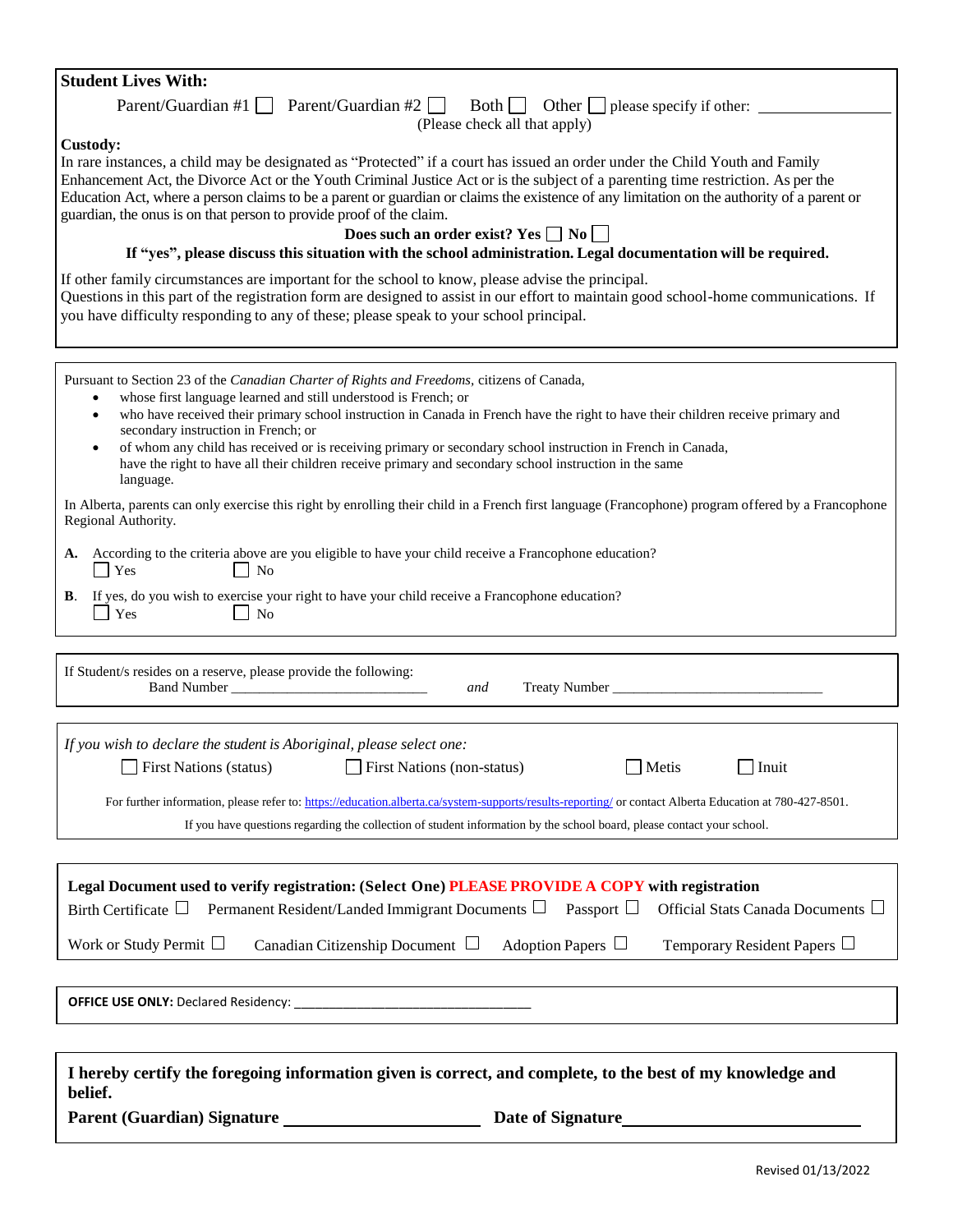

# Freedom of Information and Protection of Privacy (FOIP) Act

Golden Hills School Division is collecting personal information about you and your child with this Student Registration Form. This personal information is necessary to provide an educational program for your child and ensure a safe school environment for all students and staff.

### **Some of the ways the school or division may use personal information are listed below. The Information and Privacy Commissioner's office states that the division does not require written consent from you to:**

- Share information with Alberta Education.
- Use a student's name, related contact information, and telephone numbers to check on a student who is absent.
- Take and use individual, class, team, club, or school videos/photos within the school community for internal school purposes as part of the delivery of educational programs or services **(not for external uses such as websites or brochures).**
- Use a student's name on artwork or material to be displayed at the school or other division sites.
- Use a student's name on lists such as an honour roll, scholarship, or other awards within the school or division.
- Use a student's name and academic information when the school wishes to apply for provincial and federal awards or scholarships on behalf of the student.

This is not a complete list, but it gives some examples of how the personal information may be used. Your child may attend or participate in school activities that are open to the general public. Some examples of these activities are sporting competitions, concerts, cultural programs, clubs, field trips, graduation, or other ceremonies. Photos and videos may be taken by members of the public including journalists and media reporters. The division cannot control or prevent the further distribution or use of these photos, videos, images, or other personal information.

#### **Written consent is required to use a student's personal information for any purpose other than educational programming or the safety of students and staff. Written consent can be revoked at any time by notifying the school principal in writing. Please refer to the attached** *FOIP Consent Form***.**

In accordance with the Freedom of Information and Protection of Privacy (FOIP) Act, Golden Hills School Division is authorized and required under the provisions of the Education Act and its regulations to collect and use the personal information to provide an educational program and ensure a safe and secure school environment for students.

If you have any questions about the collection, contact the FOIP Coordinator, 435A Highway No. 1, Strathmore, Alberta T1P 1J4 or 403-934-5121 ext. 2024.

Under Section 39(1) of the FOIP Act, the school division may use personal information only (a) for the purpose for which the information was collected or compiled or for a use consistent with that purpose; (b) if the individual the information is about has identified the information and consented, in the prescribed manner, to the use; or (c) for a purpose for which the information may be disclosed to that public body under section 40, 42, or 43. Another use of personal information requires written consent. If no written consent is obtained, the personal information cannot be used or disclosed.

Please note that the signature on the student registration form does not indicate consent for the use of this information. If you have questions or concerns regarding the collection or intended uses of this information, please contact the school principal.

Your name, home phone number, home address and postal code are collected under the authority of section 33(c) of the *Freedom of Information and Protection of Privacy Act (that information relates directly to and is necessary for an operating program or activity of a public body). This information will* be used to provide an educational program and ensure a safe and secure school environment for students.